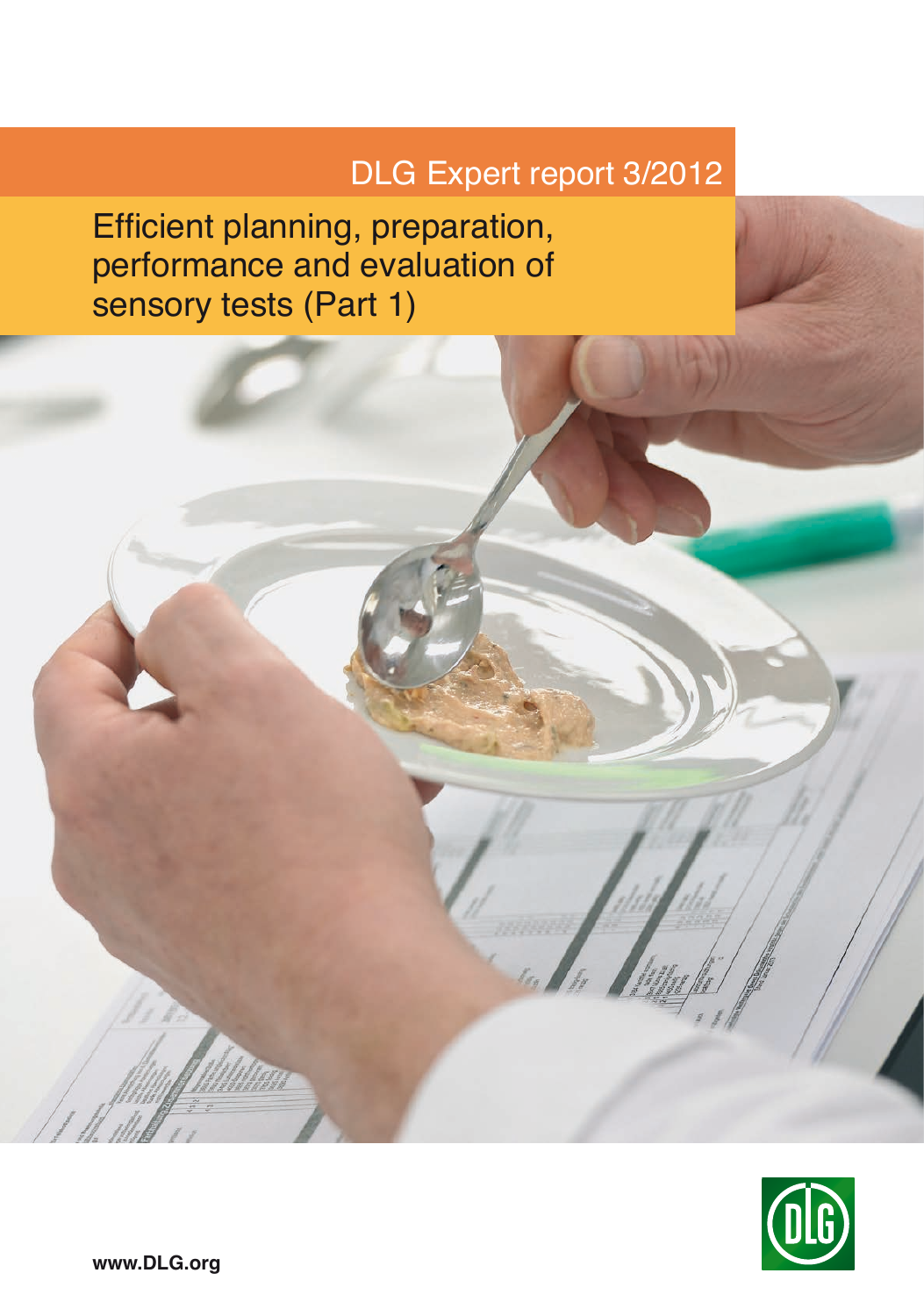Sensory tests are non-measuring tests, also known as attribute tests. Unlike measuring tests (variable tests), they always supply qualitative findings to which figures are only allocated subsequently with the help of a test scale in the case of certain individual test methods (e.g. profile analyses, DLG Test). While chemical-physical measuring methods (e.g. meas-



*Fig. 1: Sensory test (phases)*

urements of pH value, spectrophotometric methods, mass spectrometry) are considered to be precise, sensory tests partly still suffer from an image problem. They are considered to be subjective and imprecise, to involve a lot of work and not to produce very much. That is why especially small and medium-sized firms with limited personnel resources either do without them completely or promote these very prejudices with half-hearted "tastings".

Only the correct planning, preparation, performance and evaluation of sensory tests (Figure 1) allow reliable and useful statements to be obtained and make sensory tests effective instruments for market research, product development and quality assurance. Faults are possible in all these phases and in practice are more likely to be the rule than the exception. That is why there is enormous potential for improvement here.

# **1. Target definition**

First of all it is important to be clear what kind of problem one wishes to solve with a sensory test and what the target of the test is:

- "Measurement" of the sensory properties of foods = sensory analysis (sensory analysis of foods)  $\rightarrow$  Intensities, intensity differences, qualities (human = measuring instrument, like GC, HPLC etc.)
- "Measurement" of the consumer perception = sensory analysis (sensory analysis by individuals)  $\rightarrow$  Recognisability of a difference, defect etc.
- "Measurement" of the consumer preference/acceptance = hedonic (affective) sensory testing

Only after the target has been clarified, it is possible to start planning the sensory test, as some tests differ distinctly depending on the target.

# **2. Test planning**

The following points are among those to be addressed when planning the sensory test:

- samples, sampling
- **testers**
- test conditions
- testing method
- sample preparation, arrangement, presentation
- test protocol/questions
- testing time/process
- number of tests to be conducted per session
- specifications on neutralisation
- warm-up
- allowing testers to test independently or contact method

Where applicable further specifications must be made that are necessary to ensure exact and reproducible results.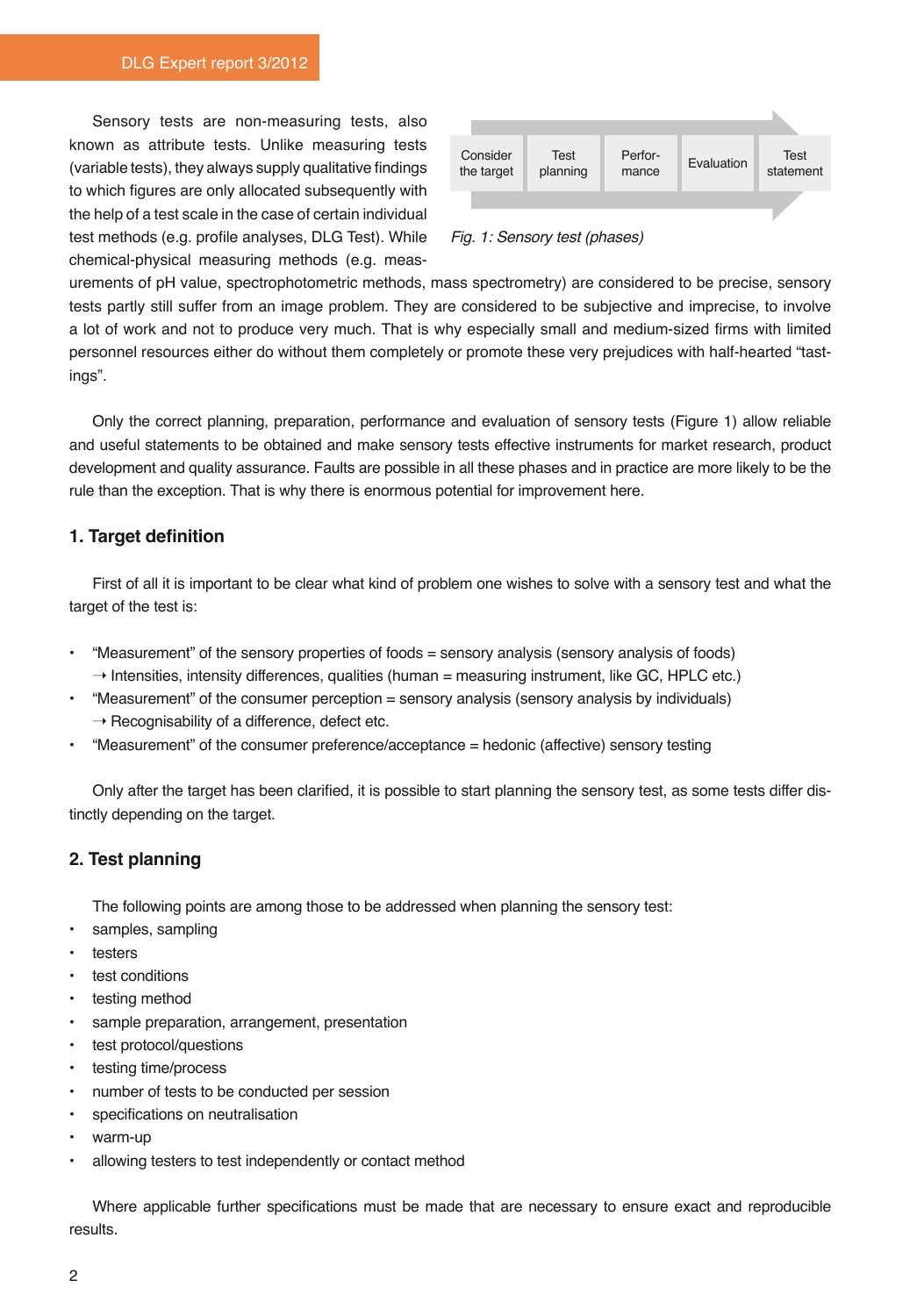#### **2.1 Samples, sampling**

Depending on the target of the sensory test, either one or several food samples represent the random samples to be examined in the test, or one or several consumer samples.

In the sensory analysis of foods, e.g. a DLG Test, a profile analysis or an In/Out Test, random samples of foods are drawn from one or more populations (batches, varieties, formulation variants, …) and examined. These random samples must be correspondingly representative of the respective population, which is to be noted on the selection and drawing of the samples. However, if the target of the test is to answer the question of whether consumers would notice a modification in the formulation of a food already on the market, consumers represent the sample to be examined. Therefore a representative sample of consumers is necessary in order to be able to draw conclusions from them for the total population of all consumers (or of a sub-group such as children in the case of a food chiefly intended for and consumed by children). The situation is similar for a preference or acceptance test. Although food samples must be representative of the respective formulation variant, variety, batch or the like, the sample actually examined in the hedonic test consists of consumers.

#### **2.2 Testers**

The question of what testers are to be assigned for the test to be carried out therefore also depends on the target of the test. In the case of sensory analysis of foods – depending on the requirements of the test – trained sensory testers or sensory experts are called in. The latter differ from the former by comprehensive and usually many years of experience regarding the product or the product group to be examined.

Generally such sensory tests are carried out in a group (test panel) in order to minimise any subjective influences which may exist and at the same time to profit from the different strengths of the individual testers (panel as a "broadband test instrument"). However, it is not always expedient to make a group result the basis for decision-making. For example, if the aim is to find out whether or not a food sample displays a certain sensory defect (e.g. taste of cooking, musty note), this defect exists even if only one or few testers establish it in repeated tests. In this case the tester is an analytical measuring instrument like a gas chromatograph or an HPLC facility, and when these are used – if several pieces of equipment with differing measuring sensitivity are available – one would always trust the most sensitive instrument.

More detailed information on the composition and fields of assignment of test panels for sensory food analysis can be found in the DLG Expert reports on panel selection and qualification.

Under no circumstances may trained testers also be assigned for hedonic tests. As a result of their preceding training and the experience gained as sensory testers, they are no longer "normal" consumers. Hedonic tests, e.g. acceptance and preference tests, but also tests that examine consumer perception of e.g. product defects or differences, must always be carried out with untrained consumers as test persons. As both the sensitivity of the sensory perception and sensory preferences and dislikes vary strongly between consumers, relatively large samples are necessary for the statements obtained to be representative.

If for example the aim of the test is to examine whether consumers notice a change in the sensory properties of a product already on the market due to a modification of the formulation or the production process, care should be taken to ensure that only consumers who know and consume the product are invited as test persons. On the other hand, if the aim is to obtain information about the popularity or acceptance of a new product, or to learn which of two or more product variants offered is preferred, it should be taken into account when selecting the consumer sample for what product group the product is intended. The random sample is then to be recruited from this group.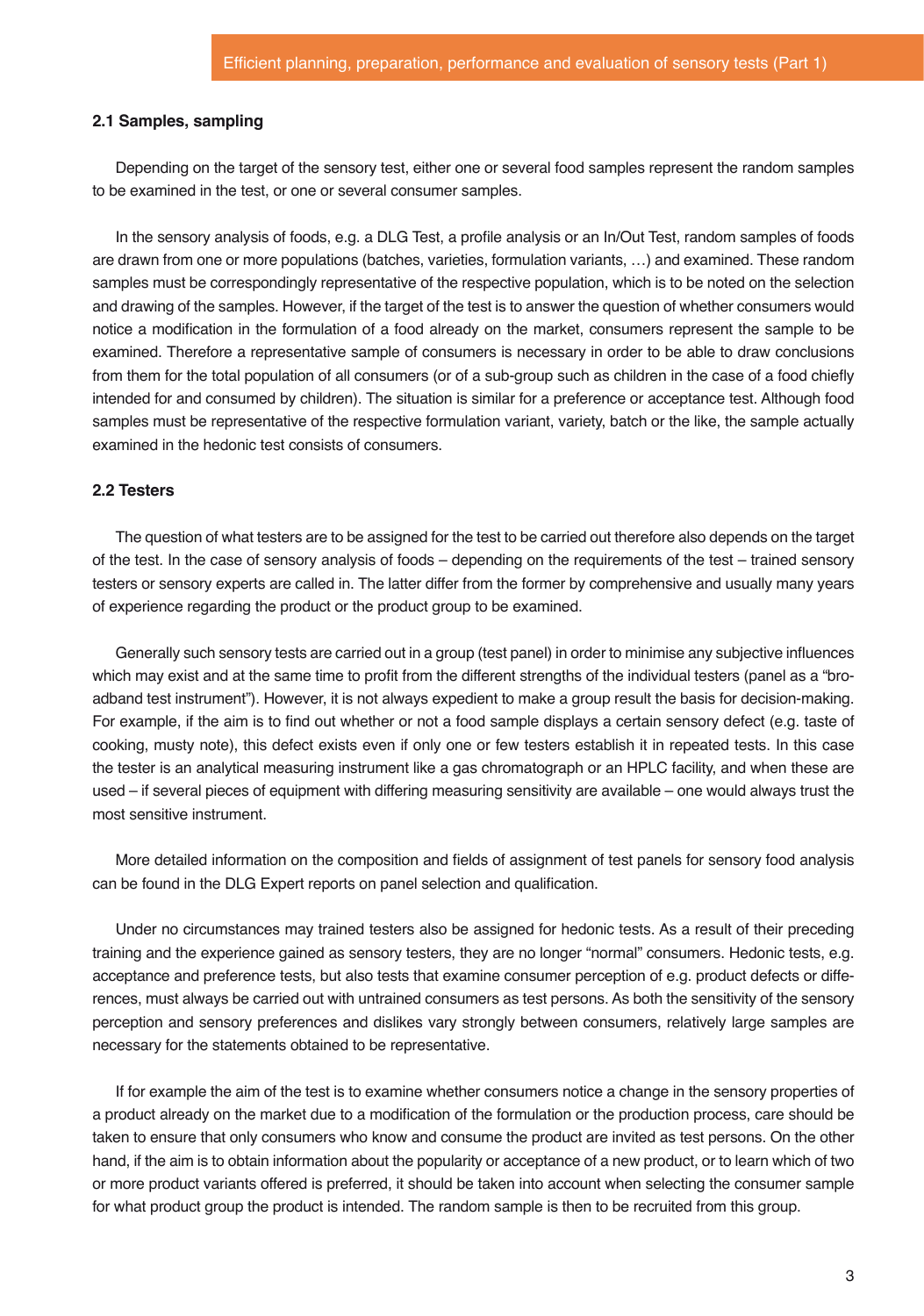### DLG Expert report 3/2012

| <b>Test purpose</b>                                                                                                                                            | <b>Random sample</b><br>to be examined | <b>Testers</b>                                                              | <b>Test conditions</b>                                                                                          |
|----------------------------------------------------------------------------------------------------------------------------------------------------------------|----------------------------------------|-----------------------------------------------------------------------------|-----------------------------------------------------------------------------------------------------------------|
| "Measurement" of the sensory properties of<br>foods<br>$\rightarrow$ Qualities, intensities, intensity differences<br>$\rightarrow$ sensory analysis           | Food                                   | Selected, tested,<br>trained persons                                        | Controlled conditions<br>(sensory analysis laboratory)                                                          |
| "Measurement" of the consumer perception<br>$\rightarrow$ Recognisability of a difference, lacking<br>impression or the like<br>$\rightarrow$ Sensory analysis | Persons                                | Untrained<br>consumers<br>(product users)                                   | Generally test studio or sensory<br>analysis laboratory                                                         |
| "Measurement" of the consumer preference/<br>acceptance<br>$\rightarrow$ hedonic sensory analysis                                                              | Persons                                | Untrained consum-<br>ers (where appro-<br>priate a certain<br>target group) | Normal consumption conditions<br>(household) or central location<br>(supermarket or the like) or test<br>studio |

Figure 2: Influence of the test target on the selection of testers and test conditions

In accordance with the specific test purpose, a random consumer sample can be recruited specifically for a certain test or be selected from an existing pool of potential test persons such as is maintained by some large companies and commercial test institutes.

# **2.3 Test conditions**

The selection of the test conditions is also closely linked with the target of a sensory test. For tests that serve analytical goals, the conditions should be selected in such a way that they do not exert any negative influence on the testers in their work, do not falsify the test result and allow reproducible results. Appropriate room conditions (see here DIN EN ISO 8589:2014-10 "Sensory analysis – General guidance for the design of test rooms") and technical facilities (e.g. air conditioning) are necessary here that make it possible to control the test conditions and maintain them constant. A professional sensory laboratory is best suited for such purposes.

Such an analytical test environment is not recommended for hedonic tests, as they motivate the testers too strongly to concentrate on the product to be tested and to "analyse" it in sensory terms. Test judgements obtained in this way may differ strongly from those that are obtained under normal consumption conditions. The test conditions should therefore be as similar as possible to a normal eating situation. In this connection the food samples can be given to the testers to take home (Home Use Test), or the test can take place e.g. in a shopping centre, during a consumer trade fair or the like (Central Location Test). However, in these cases any preparation of the product which may be necessary (e.g. packet soup) is difficult to control or realise. Specially equipped stationary or mobile test studios represent a compromise here. Figure 2 shows the connection between test target, sample, testers and test conditions.

### **2.4 Test method**

The selection of the test method also depends on the target of the sensory test. Figure 3 provides an overview of the customary test methods. Other aspects also influence the choice of method, for example:

- sensitivity or performance capability of the method
- quantity of samples available
- number of samples to be tested
- time available
- nature of samples (e.g. spiciness, temperature)
- number and qualification of the testers.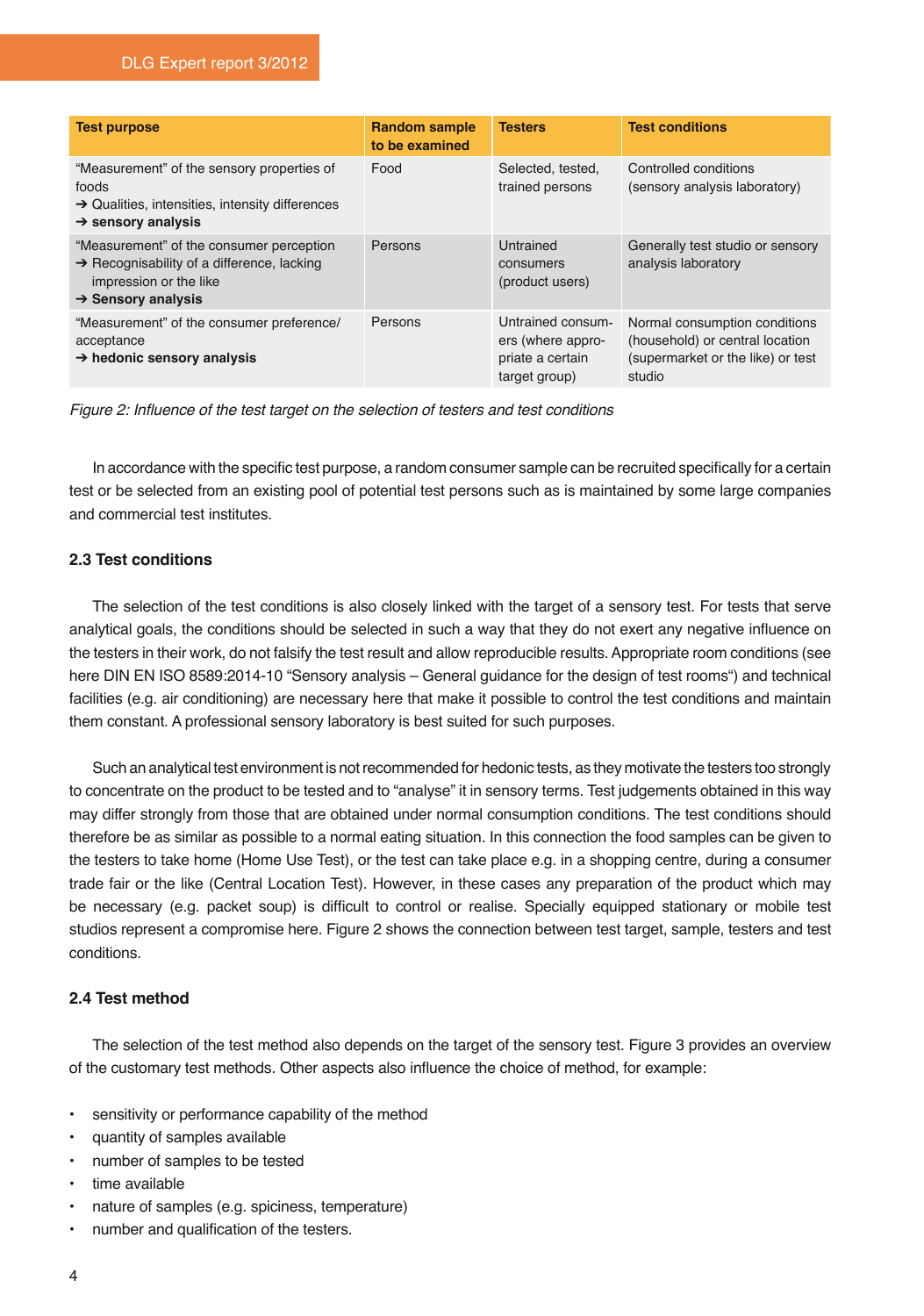| <b>Test purpose</b>                                                                                                                                                                                                                                                                     | <b>Test methods</b>                                                                                                                                                                                  |
|-----------------------------------------------------------------------------------------------------------------------------------------------------------------------------------------------------------------------------------------------------------------------------------------|------------------------------------------------------------------------------------------------------------------------------------------------------------------------------------------------------|
| Testing of two or more food samples for recognisability,<br>direction or extent of sensory differences, or for similarity<br>→ Two samples (small difference, may be confused)<br>- Detection of a difference (significance)<br>- Detection of similarity                               | <b>Difference tests</b><br>- Duo Test<br>- Triangle Test<br>- Duo-Trio-Test<br>- Two out of Five Test<br>- Same-Different-Test<br>- "A"- "not-A"-Test                                                |
| $\rightarrow$ two samples (relatively large difference)<br>- Detection of the difference (significance)<br>- Quantification of the difference<br>→ several samples (relatively large difference)<br>- Significance of the differences or ranking<br>- Quantification of the differences | - Scaling methods<br>Degree of Difference Test (Difference to Control Test)<br>- Ranking Test<br>- Scaling methods                                                                                   |
| Description of food samples with regard to quality and<br>where applicable also intensity and sequence of sensory<br>attributes and attribute components                                                                                                                                | <b>Descriptive tests</b><br>- Simple descriptive test<br>- Sensory profile methods                                                                                                                   |
| Assessment of the quality of food samples                                                                                                                                                                                                                                               | <b>Descriptive-evaluating tests</b><br>- Evaluating test with scale (e.g. DLG-Test)<br>- Ranking test according to quality<br>- Profile analysis with subsequent quality assessment<br>- In/Out Test |
| Determination of the consumer preference or acceptance<br>of products                                                                                                                                                                                                                   | <b>Hedonic tests</b><br>- Duo Test<br>- Ranking test on basis of popularity<br>- Hedonic scaling methods (acceptance tests)<br>Dynamic preference measurement (Aversion/boredom test)                |
| Determining the suitability of testers<br>→ Correct functioning of senses, ability to state and<br>name sensory perceptions precisely                                                                                                                                                   | <b>Sundry</b><br>- Identification of basic taste types, identification of odour<br>- Identification of colour/texture differences (qualitative)                                                      |
| $\rightarrow$ Sensitivity,<br>difference sensitivity                                                                                                                                                                                                                                    | - Odour/taste threshold value tests<br>Identification of odour/taste/colour/texture intensity<br>differences<br>- Other methods                                                                      |
| Determining the odour and flavour effectiveness of<br>substances                                                                                                                                                                                                                        | <b>Odour/taste threshold tests</b>                                                                                                                                                                   |
| Determining the odour and flavour intensity of substances                                                                                                                                                                                                                               | Intensity test (scaling)                                                                                                                                                                             |

Figure 3: Overview of sensory testing methods

For example, the various methods for testing sensory differences differ in their detection sensitivity, as well as in the demand for samples, the necessary number of testers, and the test outlay and test duration. In descriptive tests a profile analysis makes greater demands of the qualification of the test panel than a simple descriptive test.

# **2.5 Sample preparation, arrangement and presentation**

Considerations regarding sample preparation, arrangement and presentation are also part of the test planning. Looking ahead, it is important to prevent external influences, known as context effects, from influencing the test result and thus falsifying it. Such context effects are caused e.g. by

- another sensory property differing from that to be tested
- the nature of sampling, i.e. the subset drawn
- the packaging of the food/the test vessel
- the sample temperature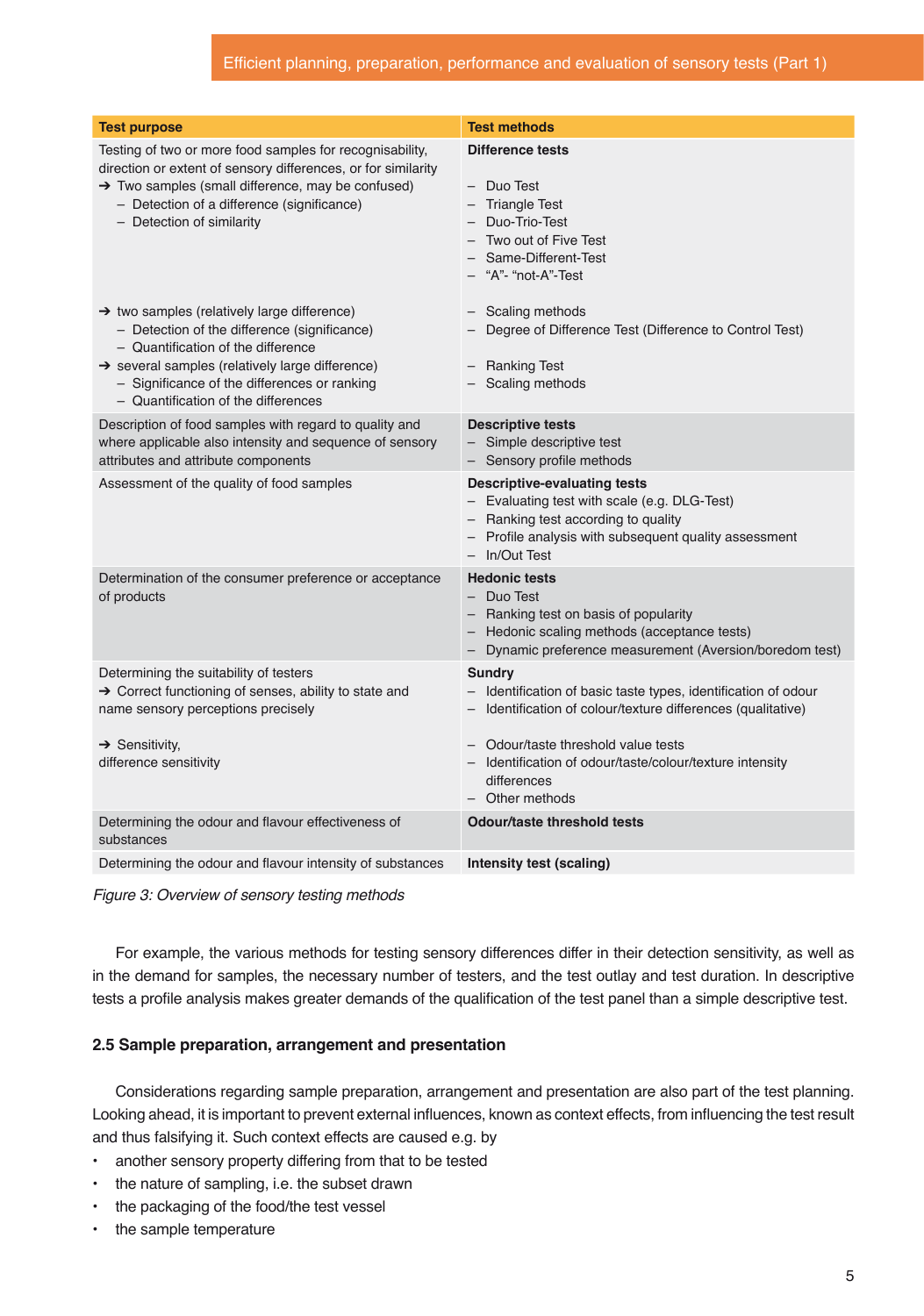- the quantity of samples provided
- the nature of the sample arrangement
- the sequence in which the samples are tested
- the testing environment
- the test manager, other persons or superiors present
- any background knowledge of the testers.

For instance the appearance of a food can influence the perception of other sensory properties. Intensively coloured fruit juices are for example rated as more aromatic than those with a less intensive colour. In the case of difference tests, it should not be possible to guess an odour, taste or texture difference on the basis of the appearance. Coloured light in the test cabins (red, blue, yellow) can help to mask such differences. It is also possible to darken the test room, or if necessary blindfold the testers. If the purpose is to assess the taste/flavour of natural products such as carrots or apples, texture differences can also influence the result. In such cases it is possible e.g. to grate or rub the samples or even to assess just the juice. An assessment of the taste, independently of the odour of the food, is only possible if nose clips are used.

In the case of inhomogeneous foods, widely differing results may be obtained under certain circumstances depending on the specific subset. That is why sampling must be carried out in such a way that wherever possible comparable samples are made available to the testers.

Furthermore, the samples should not allow any conclusions to be drawn regarding the producer, the brand or the like. Hedonic tests would be falsified by this, as would quality assessments. By filling the products into neutral, identical test vessels or rendering the original packaging anonymous (which is not possible in the case of packages that are used exclusively by a particular firm/brand), it is possible to render the samples anonymous. For the purpose of identification the samples are provided with coding consisting of at least three and preferably four to five-character codes that are generated randomly, consisting of figures and/or letters. If the samples are transferred into neutral vessels, these vessels must not have any sensory influence on the samples either.

The temperature of the samples must be adequate for the food, as sensory quality and popularity are closely linked with the right consumption temperature. For example, beer at a temperature of 20 °C would certainly produce poorer results than at refrigerator temperature. If a number of samples are being tested, they must all display the same temperature, as different temperatures can lead to differing perception of the intensity of the individual sensory attributes (profile analysis) or to different assessments of the quality or acceptance of the foods. In the case of difference tests, testers would be able to guess the deviating sample (triangle test) or the sample coinciding with the reference sample (Duo-Trio-Test) on the basis of the temperature.

The quantity of samples made available must be sufficient to solve the test task and allow the testers to verify their results by re-tasting where necessary. At the same time the same quantity of each sample should be presented to the testers. Otherwise under certain circumstances not every tester has the same opportunity to re-taste in order to confirm his/her result. Furthermore, the testers could suppose that the smaller quantity of a sample might possibly be a reflection of a higher price of this sample, which in turn could influence quality or popularity tests.

The arrangement of the samples to be tested, generally on a tray, and the sequence in which the samples of a sample set or several sample sets are tested after one another, must also not have any influence on the test result. For example, the sensory performance capability of a tester might rise in the course of the test, but it can also drop due to fatigue as a consequence of adaptation of the senses.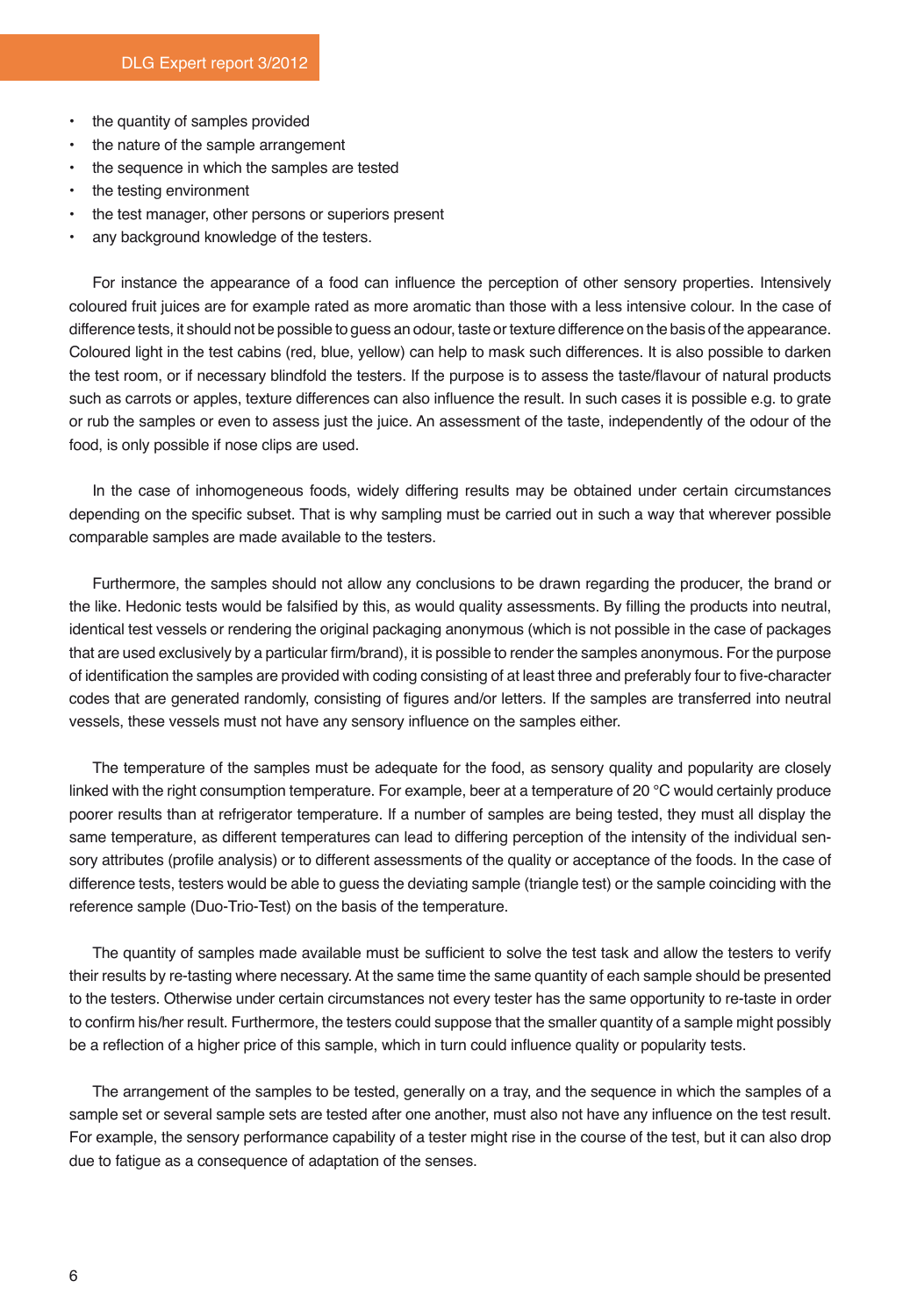#### Efficient planning, preparation, performance and evaluation of sensory tests (Part 1)

In the case of quality assessments or popularity tests, samples tested beforehand influence the assessment/ evaluation of subsequent samples. For these reasons the samples in a set must always be set up in the same manner in front of each tester, e.g. in a row, and must be tested in a specified manner, e.g. from left to right. The arrangement of the samples in the set must either be determined purely randomly for each tester (e.g. by throwing a dice or by a computer), or be balanced within the panel. The latter case means that all possible sample arrangements must be tested equally often. In a triangle test, for example, there are six possible arrangement variants (ABB, BAB, BBA, BAA, ABA, AAB). Accordingly, it is favourable to use a number of testers that can be divided by six. In the case of 30 testers, each of the six arrangement variants would then be tested five times. In a paired comparison test or a paired preference test there are only two variants (AB, BA), so that half of the testers would test one of the two variants in each case. It should also be noted that the allocation of the individual sample sets to the testers must also be carried out on a random basis (e.g. by drawing lots). If several individual samples or sample sets are tested one after the other, their test sequence must also be determined by chance or be balanced. The same applies for the case in which samples are tested in different sessions. As the performance capability of the testers, the test conditions or the like can vary between the sessions, the possibility that the session date/time has a systematic influence on the test result must be ruled out.

The test environment must be conducive to the concentration of the testers and may not influence the test result (see also test conditions above). For instance unfavourable climatic conditions and noise or sounds are unfavourable. Foreign odours or poor illumination of the test rooms, or very bright colours of walls or furnishings also have a falsifying effect. To ensure that the test environment does not have any systematic influence on the test result, it must be kept constant during the test or during different sessions.

The test manager or another person who is present during the test can also trigger context effects. Remarks made, facial mimicry or gestures can influence the testers in their work and thus falsify the result.

Hierarchical differences in the panel itself can also have negative effects. If both superiors and subordinates sit on the same panel, the latter may find their judgement capacity impaired by the presence of their boss. Such constellations should therefore be avoided.

Context effects can also result from staff in the production department knowing the ingredients used in a food, or where applicable what has gone wrong in the process. In the same way staff from the laboratory know the analysis data. Such background knowledge can lead to the relevant persons assigned as panellists possibly believing that they can taste certain components or perceive fault impressions, even though this may not really be the case. Quality assessments are also influenced by such knowledge. If the company wishes to use the services of an internal test panel for sensory analysis, the panel should therefore as far as possible only consist of persons who do not have such background knowledge, e.g. staff from the administration, maintenance personnel or the like.

Further aspects concerning efficient planning, preparation, performance and evaluation of sensory tests will be provided in DLG Worksheet 04/2012.